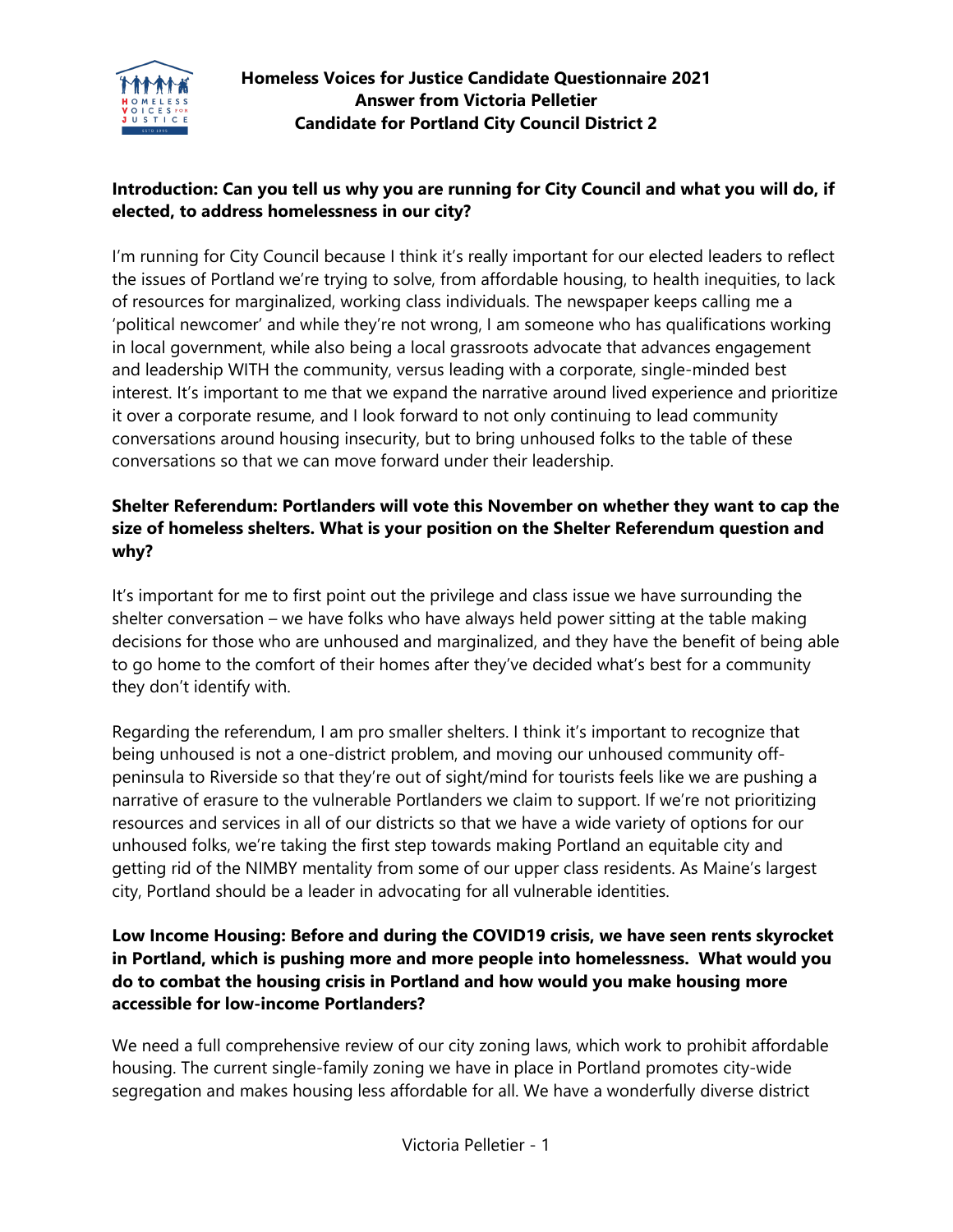

## **Homeless Voices for Justice Candidate Questionnaire 2021 Answer from Victoria Pelletier Candidate for Portland City Council District 2**

filled with low to moderate-income, working-class individuals like myself, and if we're not discussing zoning laws, Airbnb's, and other short-term rentals, we're just upholding systemic barriers and actively driving our young people out of the city because they can't afford to live here. We need young people in Portland, and if we don't invest and prioritize their quality of life over appealing to tourists, then we cannot accurately say that Portland is a city for everyone. It's important that all District 2 neighborhoods advocate for housing for all, especially those who are in higher quality living quarters, because if we can push to end exclusionary zoning laws, it's the first step towards not just saying 'housing is a human right', but advocating for it with policy.

# **COVID19 & Shelter: Right now, Portland is sheltering hundreds of families and individuals experiencing homelessness, including many asylum seekers, in hotels throughout the Greater Portland area. The federal funding that pays for those hotel rooms is scheduled to end on December 31, 2021. What is your plan to provide shelter for these people once this funding goes away?**

I think the argument continues to come back to affordable housing, along with the eradication of unoccupied short term rentals that continue to price Portlanders out. An idea of expanding shelter is to approach it from a level of housing community advocacy when it comes to Airbnbs -- if you own property and are hosting 'leisure housing' for visitors, then for every one unit you reserve for a traveler, you are also required to provide housing for an individual dealing with housing insecurity in this city.

The rules can be defined (income, property, etc.), but I think it's important to encourage those hosting AirBnB's for tourists and large chain hotels, to give back to the community by opening their space to Portland residents dealing with housing insecurity. It will not only help advance support to our unhoused and dismantle biases, but it will also put responsibility and ownership on landlords and big businesses to invest back in our community.

## **Racial Equity: We know that Black, Indigenous, and People of Color experience homelessness and poverty at disproportionate rates, including here in Portland. Where do you see systemic racism in our city government or city services? How do you plan to incorporate racial equity, access, and inclusion in your policy making as a City Councilor?**

The unfortunate reality is that systemic racism is built into the framework of our democracy, and it's something that we still continue to see regularly when we begin conversations around housing (our city benefits from redlining and exclusionary zoning laws that work to keep low income folks and Black, Indigenous and People of Color in lower quality homes) health (Maine still has the worst racial disparity of COVID-19 in the country despite having the lowest percentage of non-white individuals) education (there is a stark academia disparity between Black and white students) along with access to transportation, healthcare, etc. We're also a city that uses the word 'equity' a lot, without actually advancing this notion with policy. I look forward to actually de-weaponizing that word which has been used inaccurately in white spaces,